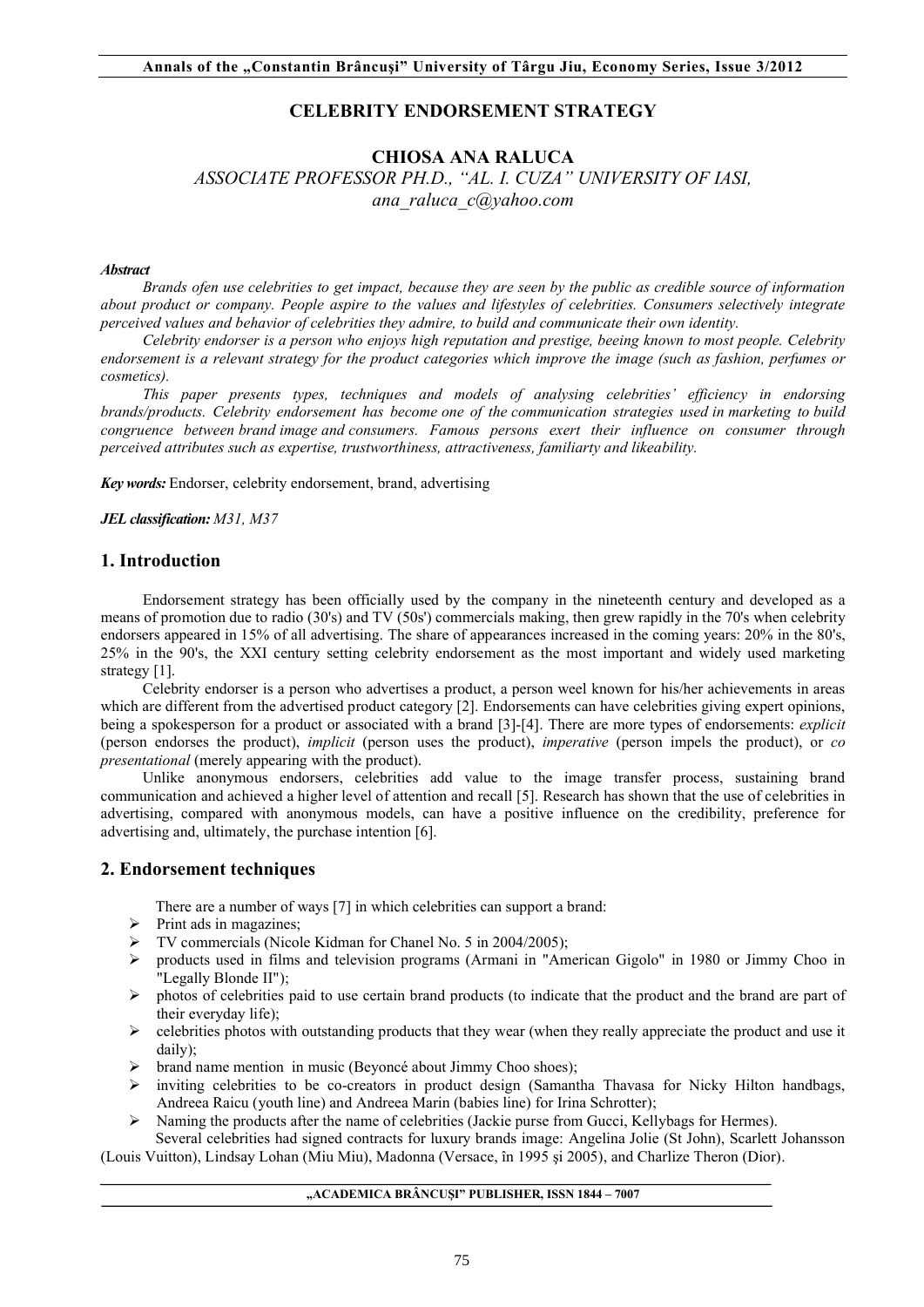## **3. Models of celebrity endorsement analysis**

To find out which celebrity is suitable for and effective in promoting a company or brand image, there are usually carry out studies of celebrity endorsement, which examines the association between product and celebrity. When a company selects a celebrity as endorser, it should consider celebrity *attractiveness* (in terms of physical appearance, intellectual abilities, skills and lifestyle), celebrity *credibility* (perceived expertise and confidence) and apparent *congruency between celebrity and brand*.

The most used methods of selection a celebrity endorser are described below:

#### **Source credibility**

The credibility source model developed by Carl Hovland and Walter Weiss in the 1950s and is used to imply a communicator's positive characteristics to affect the receiver's acceptance of a message.

The credibility of endorser is measured by the scale developed by Roobina Ohanian (1990), which consists of three constructs: attractiveness, trustworthiness, and expertise. The scale is using seven point semantic differentials.

*Attractiveness* refers la physical attractiveness, elegance, sexappeal*.*

*Expertise* is defined as the extent to which a communicator is perceived to be a source of valid assertions [8]. This includes competence, experience and qualifications.

*Trustworthiness* is defined as the degree of confidence in the communicator's intent to communicate the assertions he considers most valid [9]. It includes acceptance and trust in the communicator and the message.

The more a celebrity is advertising more products, the less has credibility in the eyes of consumers. The same rule explains why communicators are more credible when presenting a balanced message, with both favorable and unfavorable opinions than when they issue a unilaterally message favorable only to the advertised product.

#### **Source atractiveness**

McGuire's Source attractiveness model (1985) refers to the endorser's ability to win the audience by *similarity, familiarity, likeability* and *attractiveness* [10].

Advertising techniques are based on the assumption that beauty is itself persuasive. Physical attractiveness change attitude by directing attention to marketing stimuli.

Sometimes the appearance of a spokeman matters more than quality of his arguments and how they are supported. In advertising, where image is important for the product (such as beauty products), beauty itself has a persuasive force, celebrities serving only as a source of information.

## **"TEARS"**

Shimp (2003) suggests that celebrities effectiveness must be assessed against five attributes, referred to as TEARS model [11]:

- *Trustworthiness:* honesty, integrity, believability. It reflects the extent to which audience members trust and believe what celebrities say regarding the advertised brand.
- *Expertise:* knowledge, experience, skills of regarding the advertised brand. An endorser is considered to be an expert when he endorses products related to area which made him well-known.
- *Attractiveness:* physical look, personality, lifestyle etc.
- *Respect:* refers to the quality of being admired or esteemed due to endorser's overall accomplishments.
- $\triangleright$  *Similarity:* represents the extent to which an endorser matches the characteristics of target audience (sex, age, lifestyle etc).

## **The Elaboration Likelihood Model**

Celebrities are generally attractive, which helps to persuasion when consumers are concerned about the opinions and social acceptance or when the product is related to the increasing attractiveness. They can be seen as credible sources if they have expertise in a particular field, such as sport (when endorsing a sports item) or modeling (when endorsing make-up products).

Celebrities are often regarded as peripheral cues: they are important in convincing the audience only when consumers are not involved in processing the product or the advertisisment. However, celebrities may provide information when a central aspect of celebrity matches the product (such as attractiveness and cosmetics). The endorser with physical appearance has characteristics such as power of attraction, likeable, charming and elegant.

## **Meaning Transfer Model**

McCracken's model suggests the way the meaning associated with the famous person moves from the endorser to the product or brand through three stages. Thus, *meanings attributed to the celebrity become associated with the brand in the consumer's mind*. Celebrity image transfers to product, then to brand. One may transfer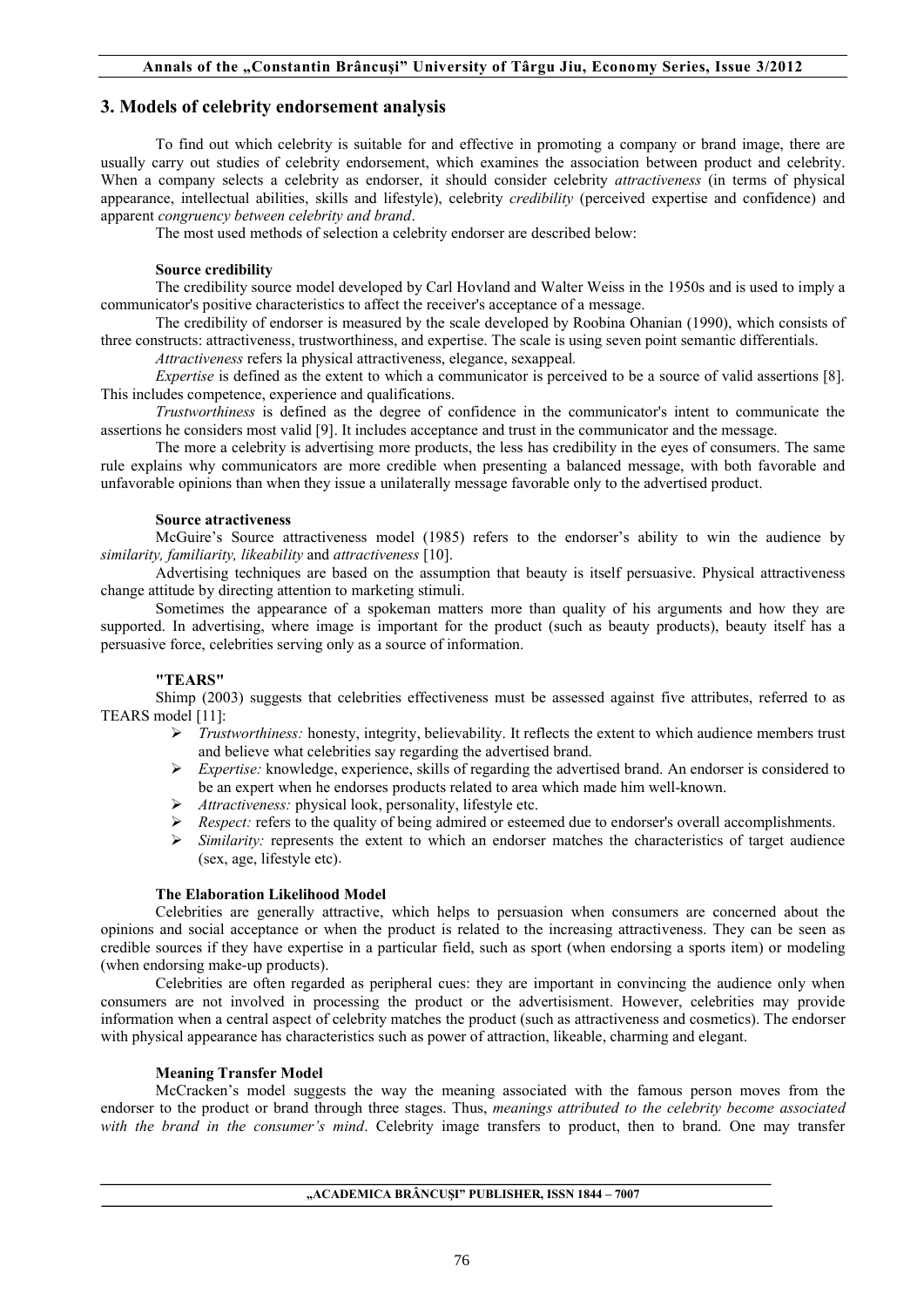### **Annals of the "Constantin Brâncuşi" University of Târgu Jiu, Economy Series, Issue 3/2012**

personality and status (such as "successful" or "rich") or attributes such as "glamor", "beauty", "talent", "style". Finally, in the consumption process, the brand's meaning is acquired by the customer.

The fact that people "consume" first the image then the products associated with celebrities [12] explicitly shows the importance of the consumer's role in the process of endorsing brands with famous persons.

The results of a research from 2010 came in support of image transfer. Using functional magnetic resonance imaging technology, the researchers from University of Netherlands exposed 23 women to images of female celebrities wearing a specific brand of shoe. Researchers tried to fiind aut how celebrities succeed in convincing people to buy products they endorse. The projected images were of either a female celebrity or a non-famous female face (which were previously matched for attractiveness).

As the participants looked at a series of slides, the researchers observed specific activity in the orbitofrontal cortex, an area which stores also happy memories, confirming the hypothesis of positive emotions induced by the celebrities. Then emotions get transferred from the personality to the product, producing a more positive impression of the item in question and a greater probability of purchasing it. But this brain activity was not activated when the subjects viewed the famous faces alone, suggesting that the brain not simply process the presence of a famous face during the celebrity-object pairings, but instead encoded the presentation of an object in the context of fame [13].

#### **The matchup hypothesis**

Kahle and Homer (1985) were among the first who empirically examined and proposed a hypothesis of congruence in the context of celebrity endorsement. They argued the idea that advertising effectiveness is increased if the celebrity image converges with endorsed product image. Beauty products endorsers, which are attractive in the same time, proved to have a positive influence on consumers in terms of *brand attitude, purchase intention, brand name and advertising message recall* [14]*.*

Till and Busler (2000) analyzed the attractiveness versus expertise, concluding that there is a general attraction of brand attitude and purchase intention, but no effect on attraction based matching was not found, suggesting that attraction but expertise product correlates with celebrity [15].

Erdorgan and Baker (2001) suggested that research could be extended beyond the attractiveness and credibility, taking into consideration the matching overall celebrity image with the brand and target audience [16].

According to Katyal (2007), there are certain parameters [17] that postulate compatibility between brand image and celebrity, as follows:

- $\triangleright$  Celebrity popularity.
- $\triangleright$  Celebrity physical attractiveness.
- $\triangleright$  Celebrity credibility.
- $\triangleright$  Celebrity prior endorsements.
- $\triangleright$  Whether celebrity is a brand user.
- $\triangleright$  Celebrity profession
- $\triangleright$  Celebrity's fit with the brand image.
- $\triangleright$  Celebrity-target audience match
- $\triangleright$  Celebrity associated values.
- $\triangleright$  Costs of acquiring the celebrity.
- $\triangleright$  Celebrity-product match.
- $\triangleright$  Celebrity controversy risk.

## **4. Risk of using celebrity endorsers**

In some cases, celebrities can create, possible damage to the image and credibility:

- 1. When the celebrity image is not congruent with the brand image. Seagrams liquor brand erased the contract with Bruce Willis because of the mismatch;
- 2. When a person has appeared in ads for several brands, such as Malgosia Bela top.model that appeared in the Spring / Summer 2011 campaign of two brands simultaneously: Stella McCartney and Chloe;
- 3. When a person has obtained high scores for "awareness" but had a negative influence on purchase, like the cases of Donald Trump, Britney Spears, Paris Hilton and Anna Nicole Smith;
- 4. Situation in which stars do not actually use the products/services they advertise or even say they prefer competitors products. David Beckham shaved his head while endorsing Brylcreem, the solution for hair growth, Britney Spears drank Coke while signed contracts with Pepsi Cola, Jamie Oliver said that his restaurants were not supplied by Sainsbury's;
- 5. Scandals also jeopardize the company's reputation and brand image suffers from celebrity behavior. An example is Kate Moss, who at 31 years appears on the cover of the Daily Mirror consuming drugs, actions that have canceled contracts with major cosmetic companies; ads were withdrawn from the media and visibility dropped automatically.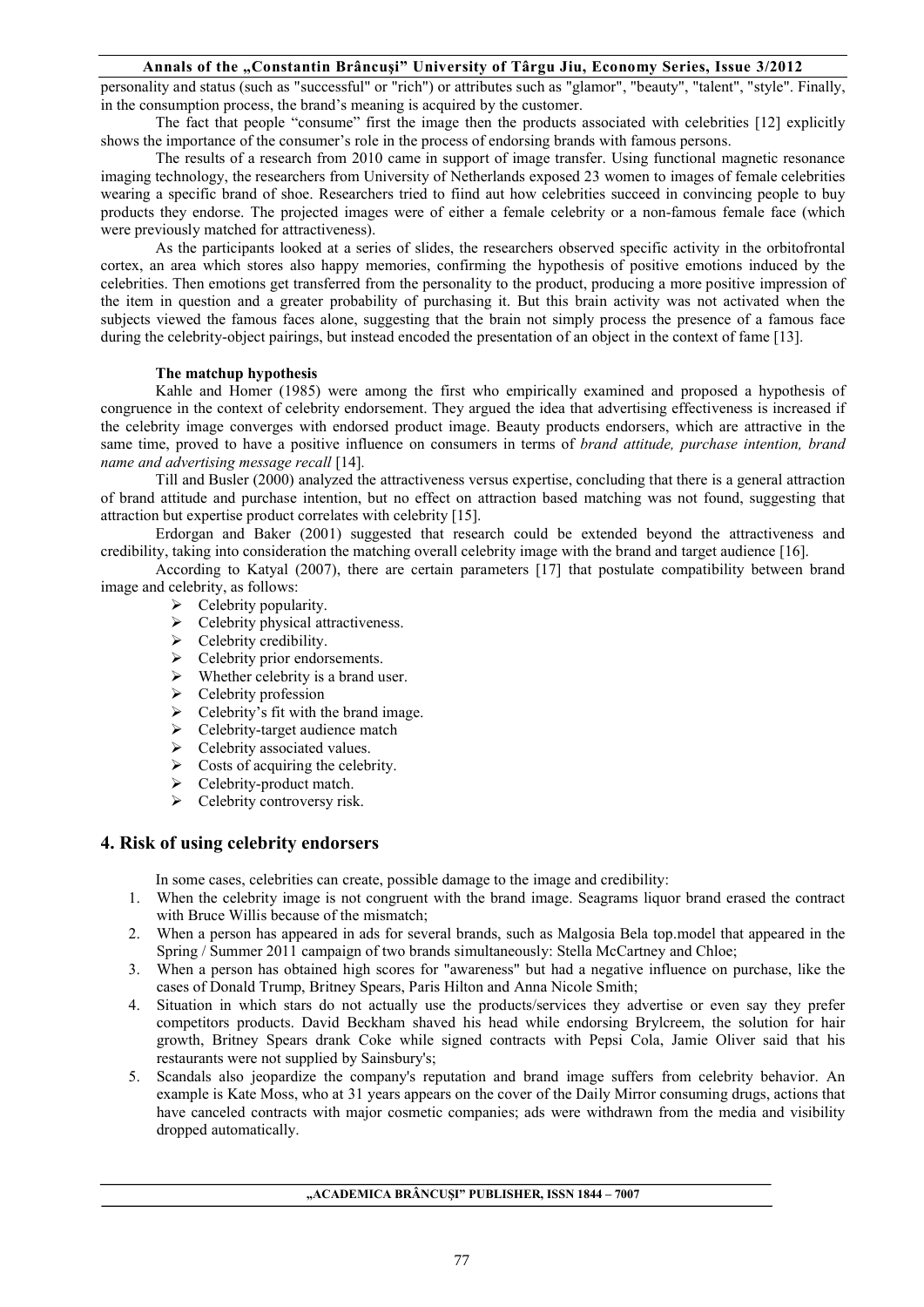## **Annals of the "Constantin Brâncuşi" University of Târgu Jiu, Economy Series, Issue 3/2012**

Therefore, using celebrity endorsers in advertising present both advantages and disadvantages [18] (table no.1).There are five criteria to [19] carry out when using a celebrity in advertising:

- Statements must reflect the honest opinion, findings, beliefs, or experience of the celebrity;
- The accuracy of the celebrity's claims must be substantiated by the advertiser;
- Any efficacy claims must be substantiated, if capable of substantiation and if such claims were made by the advertiser;
- If the advertisement claims the celebrity uses the product or service, the celebrity must in fact be a bona fide user;
- The advertiser can only use the endorsement as long as it has a good belief that the celebrity continues to hold the views expressed in the advertisement.

| <b>Advantages</b>                                       | <b>Disadvantages</b>                                   |
|---------------------------------------------------------|--------------------------------------------------------|
| attention, refresh a brand, add new<br>Increase         | Overshadow the brand; celebrity<br>may even be         |
| dimensions to a brand.                                  | considered to be the co-brand.                         |
| introduction;<br>polishing:<br>brand<br>Image<br>create | Public controversy;<br>dislike<br>for<br>overexposure, |
| awareness.                                              | celebrity.                                             |
| repositioning,<br>positioning and<br>Brand<br>brand     | Loss of public recognition; celebrity declines in      |
| refreshing, adding sex appeal.                          | importance.                                            |
| Underpin global campaigns, lead to more favorable       | Image change; financial risk; long term contract with  |
| advertising rating, brand evaluations, and higher       | failing celebrity.                                     |
| profits.                                                |                                                        |

## **Table no. 1: Advantages and Disadvantages of Using Celebrity Endorsers**

# **5. Conclusions**

This review was performed to provide a deeper understanding of celebrity influence and consumer behavior. Celebrity endorsement is a strategy supported by three market factors: interaction between brands and consumers, consumer's control over the messages they receive and media fragmentation [20].

Using celebrities in advertising dates back to the late nineteenth century getting more and more academic and practical attention. Research conducted to date [21] have reached topics as: the effectiveness of celebrity endorsement; celebrity endorsers and purchase intention (Kamins et all, 1989), added-value of the endorsement (Agrawal and Kamakura, 1995); positive or negative effects of celebrity endorsement (Till and Shimp, 1998), congruence between product/brand and endorser (Till and Busler, 2000, Seno and Lucas, 2007), consumer association with the endorser (Till and Busler, 2000; Daneshvary and Shwer, 2000), attractiveness, credibility and trust in celebrities (Dean and Biswas, 2001, Seno and Lucas, 2007).

Results has indicated that celebrities get *confidence* and *attention*, benefits that may increase sales of the products. The product promoted by celebrity is seen as being more purchased and therefore more valuable [22]. In addition, using celebrities in advertising advertising increases awareness, create positive feelings towards the brand [23]. According to a neuroimaging study, a single exposure to a celebrity near a product can lead to long-term positive effect on memory and purchase intention of that product [24]. Endorsement contracts increased in value over decades, so it is important for managers to monitor the success and return of investments of these contracts.

# **6.Bibliography**

[1] **Ang, L., Dubelaar, C.,** Explaining celebrity match-up: Co-activation theory of dominant support, Advances in Consumer Research, Asia-Pacific Conference Proceedings, 7, p. 378-384, 2006;

[2] **Friedman, H.H., Friedman, L.,** Endorser Effectiveness by Product Type, Journal of Advertising Research, Vol.19, No. 5, p. 63-71, 1979;

[3] McCracken, G. în **Lukas, A.B., Seno, D.,** The equity effect of product endorsement by celebrities: A Conceptual Framework from a Co-Branding Perspective, European Journal of Marketing, Vol.41, p. 122, 2005;

[4] **Seno, D., Lukas A.B.,** The Equity Effect of Product Endorsement by Celebrities: A Conceptual Framework from a Co-Branding Perspective, European Journal of Marketing, 41 (1/2), p. 121-134, 2007;

 [5] **Song, G.F., Chaipoopiratana, S., Combs, H.,** A study of chinese advertising practitioner's perspectives on the selection of celebrity endorsers, Journal of Business and Behavioral Sciences, Volume 19, No. 1, p. 17-32, 2008;

[6] **Farhat, R., Khan, B.M.,** An Exploratory Study of Celebrity Endorsements, International Conference on Economics and Finance Research, IPEDR vol.4, p. 463-466, 2011;

[7] **Okonkwo, U.,** Luxury fashion branding: Trends, Tactics and Techniques, Palgrave MacMillan, 2007;

[8] **Roozen, I.,** The relative effectiveness of celebrity endorsement for beauty, high- and low involvement product print advertisements, 7th ed., International Congress "Marketing Trends", Venetia, Italy, January, p.25, 2008;